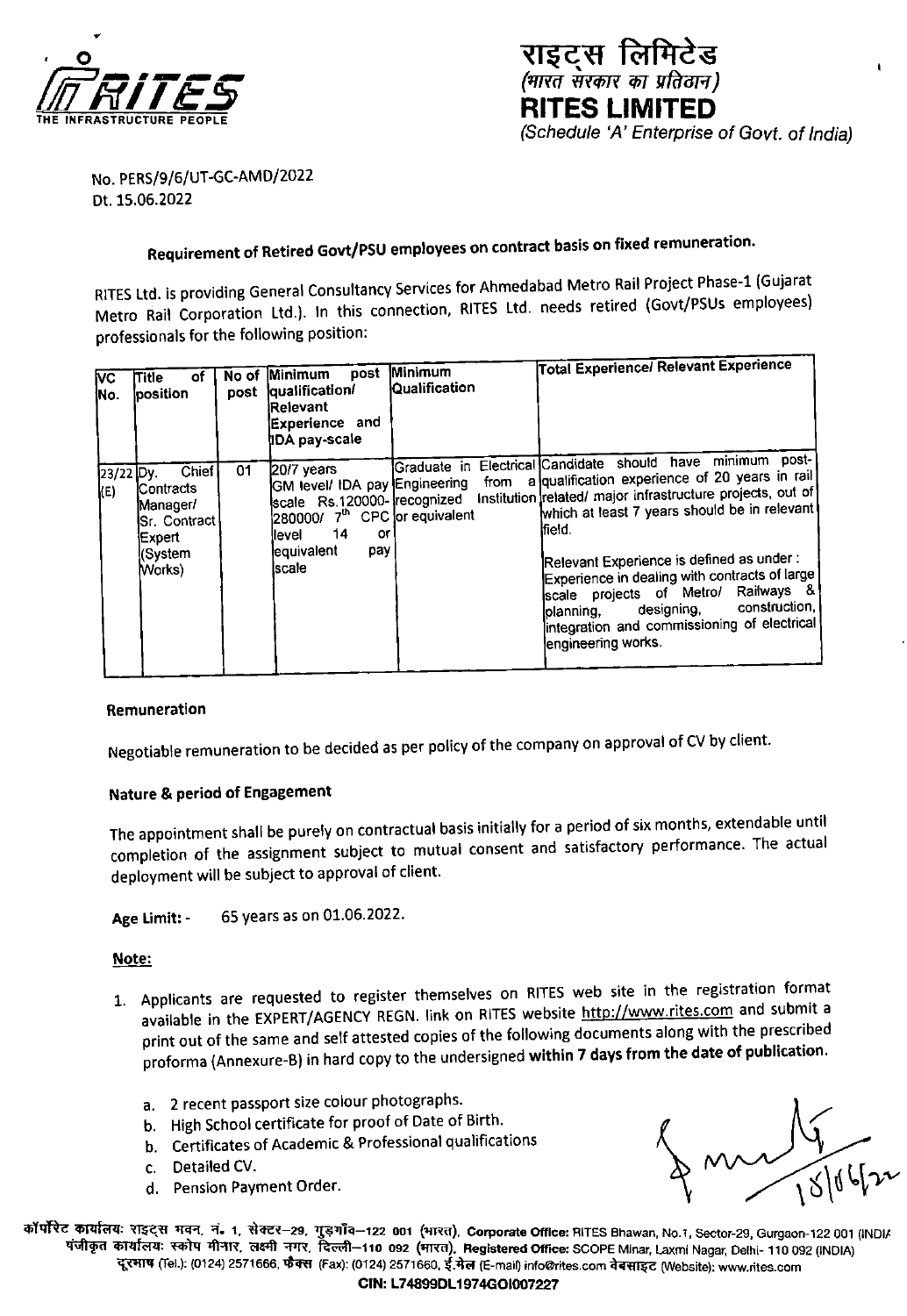- e. Service Certificate, Last Pay-slip, indicating last grade and basic pay drawn issued by the last employer.
- f. PF No with the last employer.
- g. Proof of Identity & Address (Passport, Voter ID, Driving License, Aadhaar Card etc)
- h. PAN Card

 $\epsilon$ 

- i. Proof of different periods of experience as claimed in the Application Form (if applicable)
- j. Any other document in support of candidature
- k. Those who have been imposed any major/minor penalties during the last 5 years of service are not eligible to apply.
- I. Detailed CV5 may also be mailed at subhash.98@riteS.COm with contact details.

 $\frac{15}{106}$ Addl.General Manager/HR RITES Ltd. Plot No.1, Sector-29, Gurgaon-122001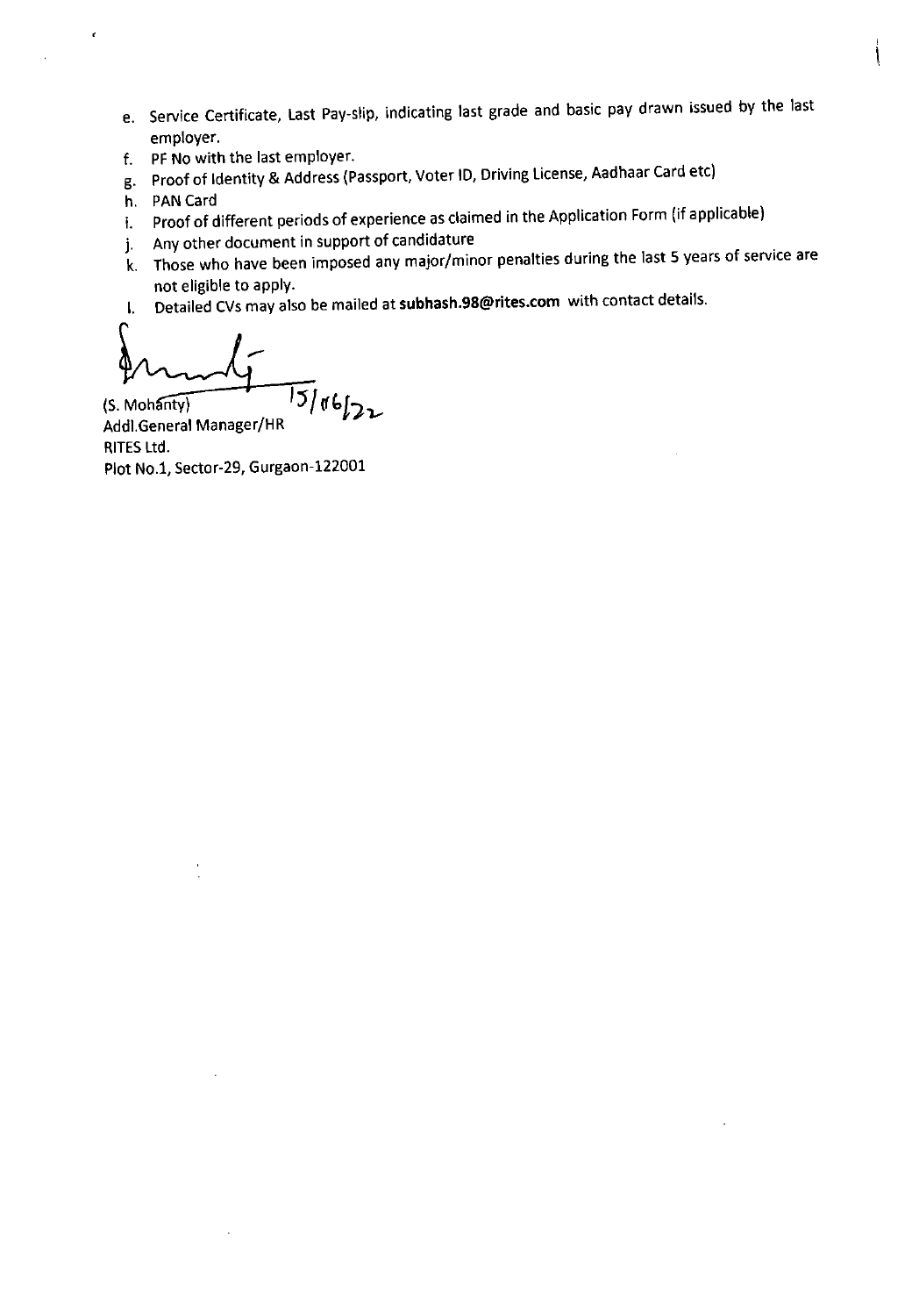#### Annexure-B

#### Form TECH-6: Curriculum Vitae (CV) for Proposed Non-Key Experts

#### 1. General

| Position Title and No.                        |            |
|-----------------------------------------------|------------|
| Name of Non Key Expert                        |            |
| Name of the Firm proposing the Non Key Expert | RITES Ltd. |
| Date of Birth                                 |            |
| <b>Nationality</b>                            | Indian     |
| <b>Country of Citizenship/Residence</b>       | India      |
| . .                                           |            |

2. Education:

 $\bullet$ 

### 3. Employment record relevant to the assignment:

Mr. \_\_\_\_\_\_\_\_\_\_\_\_\_\_ is a Degree holder in\_\_\_\_\_\_\_\_ Engineering having overall \_\_\_\_\_\_Years of Experience. He has worked for years in similar type of work. He has varied experience in rail related infrastructure projects in relevant field & associated works etc.

| Period                      | <b>Employing organization and your</b><br>title/position.<br><b>Contact information for references</b> | <b>Country</b> | Summary of activities performed Relevant to<br>the Assignment |
|-----------------------------|--------------------------------------------------------------------------------------------------------|----------------|---------------------------------------------------------------|
| From                        | Organisation:                                                                                          | <b>INDIA</b>   |                                                               |
|                             | <b>Position Held:</b>                                                                                  |                |                                                               |
|                             | For reference:                                                                                         |                |                                                               |
|                             | Contact:                                                                                               |                |                                                               |
|                             | Email ID:                                                                                              |                |                                                               |
| From_                       | Organisation:                                                                                          | <b>INDIA</b>   |                                                               |
| To                          | <b>Position Held:</b>                                                                                  |                |                                                               |
|                             | For reference:                                                                                         |                |                                                               |
|                             | Contact:                                                                                               |                |                                                               |
|                             | Email ID:                                                                                              |                |                                                               |
| $From$                      | Organisation:                                                                                          | <b>INDIA</b>   |                                                               |
| To $\overline{\phantom{a}}$ | <b>Position Held:</b>                                                                                  |                |                                                               |
|                             | For reference:                                                                                         |                |                                                               |
|                             | Contact:                                                                                               |                |                                                               |
|                             | Email ID:                                                                                              |                |                                                               |
| $From$ <sub>__</sub>        | Organisation:                                                                                          | <b>INDIA</b>   |                                                               |
|                             | <b>Position Held:</b>                                                                                  |                |                                                               |
|                             | For reference:                                                                                         |                |                                                               |
|                             | Contact:                                                                                               |                |                                                               |
|                             | Email ID:                                                                                              |                |                                                               |

\*Contact information for references is required only for assignments during the last 3 years.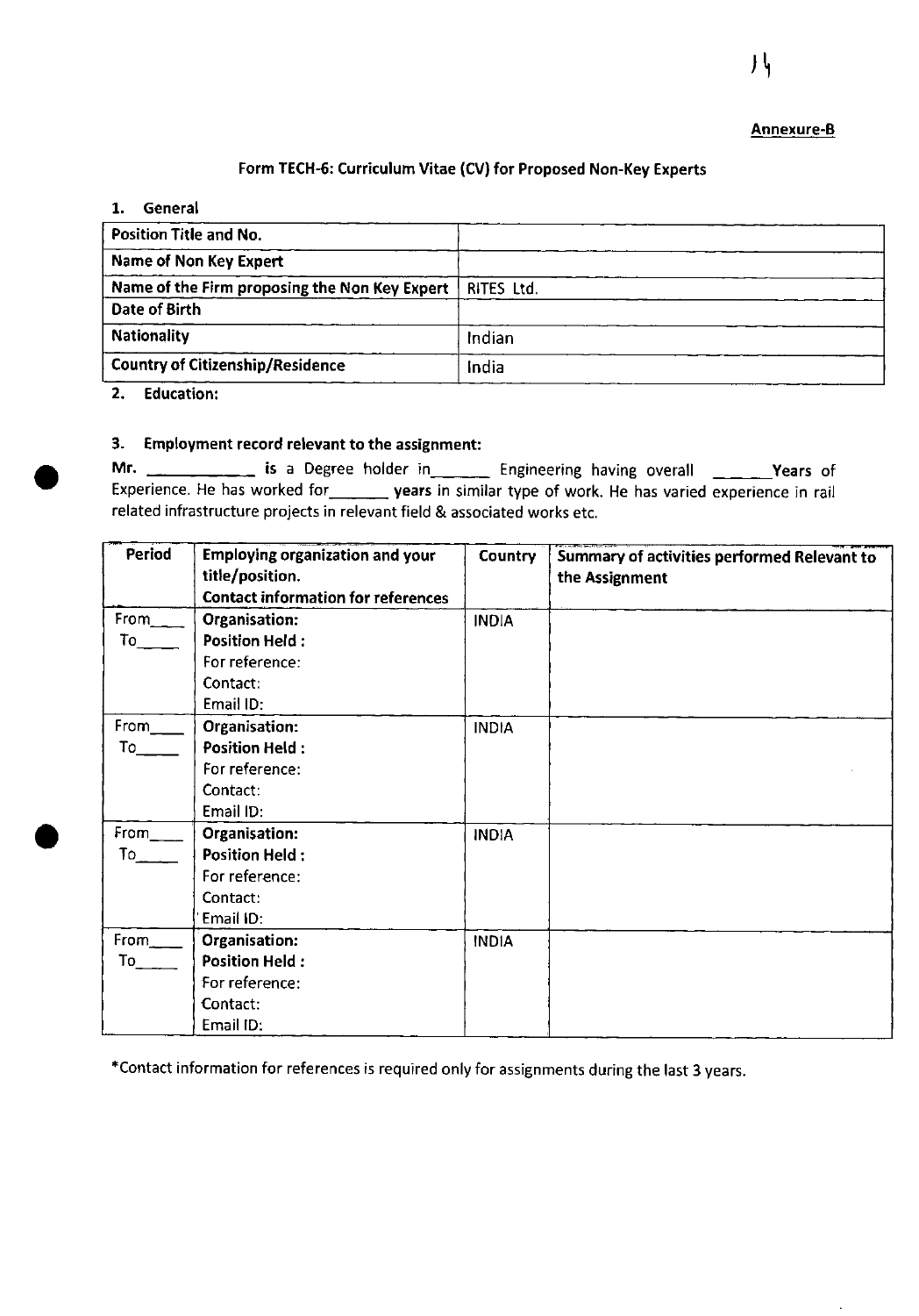| Languages | Read | <b>Write</b> | Spoken |
|-----------|------|--------------|--------|
| English   | Yes  | <b>Yes</b>   | Yes    |
| Hindi     | Yes  | Yes          | Yes    |

# 4. language Skills (indicate only languages in which you can work):

# S. Adequacy for the Assignment:

.

| and Stations Section. He will be responsible for approving methodology for execution of work by the          |  |  |  |  |
|--------------------------------------------------------------------------------------------------------------|--|--|--|--|
| contractor in consultation with Project Manager/CRE & GMRC and set up reporting system for monitoring        |  |  |  |  |
| of the progress of various elements of work. He will assist Project Manager/CRE in conducting                |  |  |  |  |
| comprehensive periodical reviews of progress of work and plan remedial measures in case mile stones are      |  |  |  |  |
| not likely to be achieved. He will monitor the Section Engineers, Quality control and Safety Expert teams to |  |  |  |  |
| ensure quality and safety and construction in accordance with approved designs and laid down                 |  |  |  |  |
| specifications. Assist the Project Manager/CRE in overall completion of the contract including testing and   |  |  |  |  |
| commissioning.                                                                                               |  |  |  |  |
| Detailed Tasks Assigned on Consultant's Team of Experts: do not mention anything here                        |  |  |  |  |
| Reference to Prior Work/Assignments that Best Illustrates Capability to Handle the Assigned Tasks            |  |  |  |  |
|                                                                                                              |  |  |  |  |
|                                                                                                              |  |  |  |  |
| 1. Project Name:                                                                                             |  |  |  |  |
| Duration : Year ___ years ___ months(From _____ to ___ __ _)                                                 |  |  |  |  |
| <b>Location:</b>                                                                                             |  |  |  |  |
|                                                                                                              |  |  |  |  |
| Client:                                                                                                      |  |  |  |  |
| <b>Main Project Features:</b>                                                                                |  |  |  |  |
| <b>Position Held:</b>                                                                                        |  |  |  |  |
|                                                                                                              |  |  |  |  |
| <b>Activity Performed:</b>                                                                                   |  |  |  |  |
| 2. Project Name:                                                                                             |  |  |  |  |
|                                                                                                              |  |  |  |  |
| Duration : Year ___ years ___ months(From _____ to _______)                                                  |  |  |  |  |
| <b>Location:</b>                                                                                             |  |  |  |  |
| <b>Client:</b>                                                                                               |  |  |  |  |
| <b>Main Project Features:</b>                                                                                |  |  |  |  |
|                                                                                                              |  |  |  |  |
| <b>Position Held:</b>                                                                                        |  |  |  |  |
| <b>Activity Performed:</b>                                                                                   |  |  |  |  |
| 3. Project Name:                                                                                             |  |  |  |  |
| <b>Duration: Year</b><br>years<br>months(From<br>to j                                                        |  |  |  |  |
|                                                                                                              |  |  |  |  |

 $\bar{z}$ 

 $\Delta$ 

J.

 $\overline{\phantom{a}}$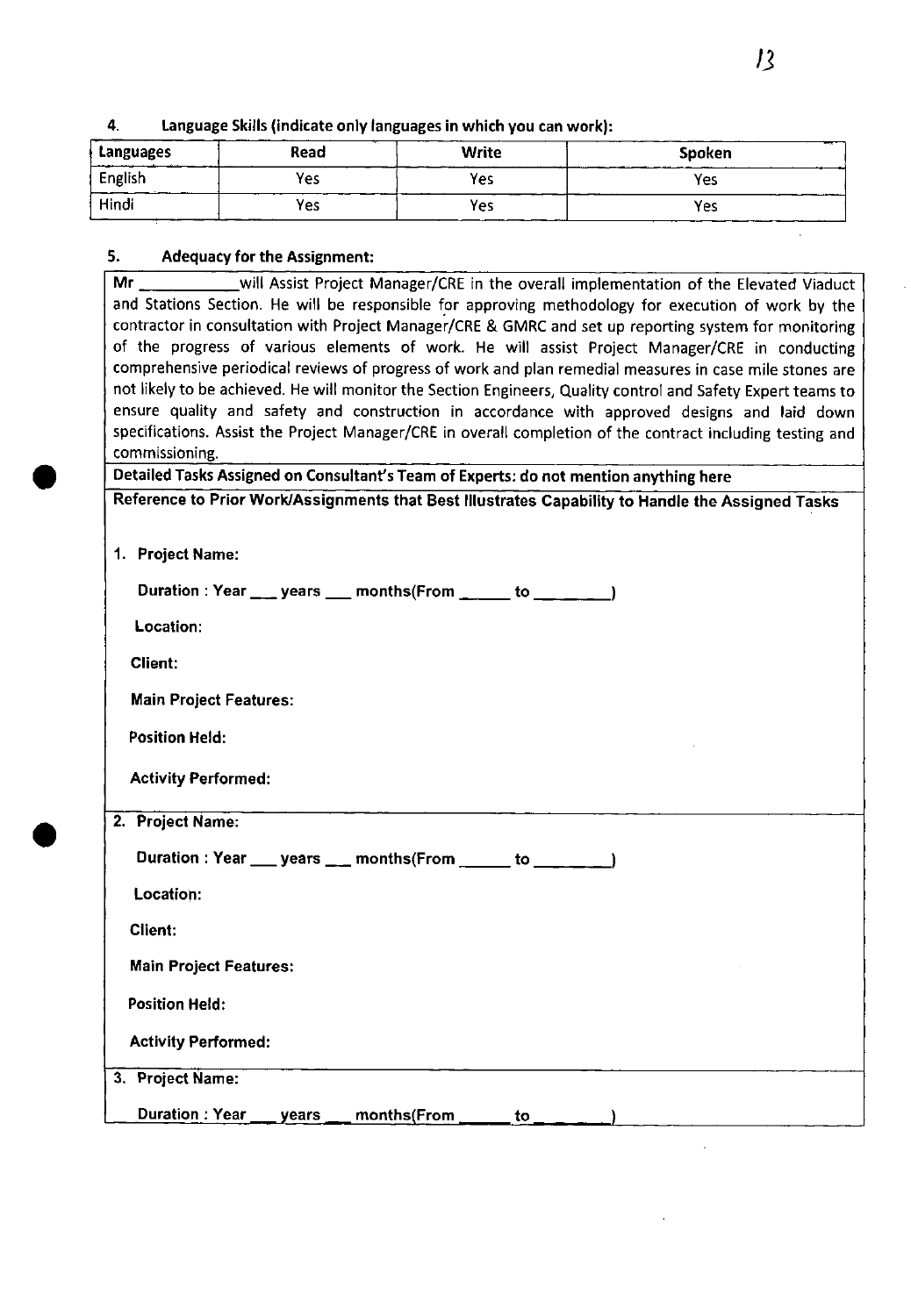| Location:                                                 |
|-----------------------------------------------------------|
| Client:                                                   |
| <b>Main Project Features:</b>                             |
| <b>Position Held:</b>                                     |
| <b>Activity Performed:</b>                                |
| 4. Project Name:                                          |
| Duration : Year ___ years ___ months(From _____ to ___ __ |
| Location:                                                 |
| Client:                                                   |
| <b>Main Project Features:</b>                             |
| <b>Position Held:</b>                                     |
| <b>Activity Performed:</b>                                |

### 6. Certification:

I, the undersigned, certify to the best of my knowledge and belief that:

- (i) this CV correctly describes my qualifications and my experience;
- (ii) In the absence of medical incapacity, I will undertake this assignment for the duration and in terms of the inputs specified for me in the Expert Schedule in Form TECH-7 provided team mobilization takes place within the validity of this proposal or any agreed extension thereof;
- (iii) I am committed to undertake the assignment within the validity of Proposal;
- (iv) I am not part of the team who wrote the terms of reference for this consulting services assignment;
- (v) I am, pursuant to Clauses 3 and 4 of the ITC, eligible for engagement.